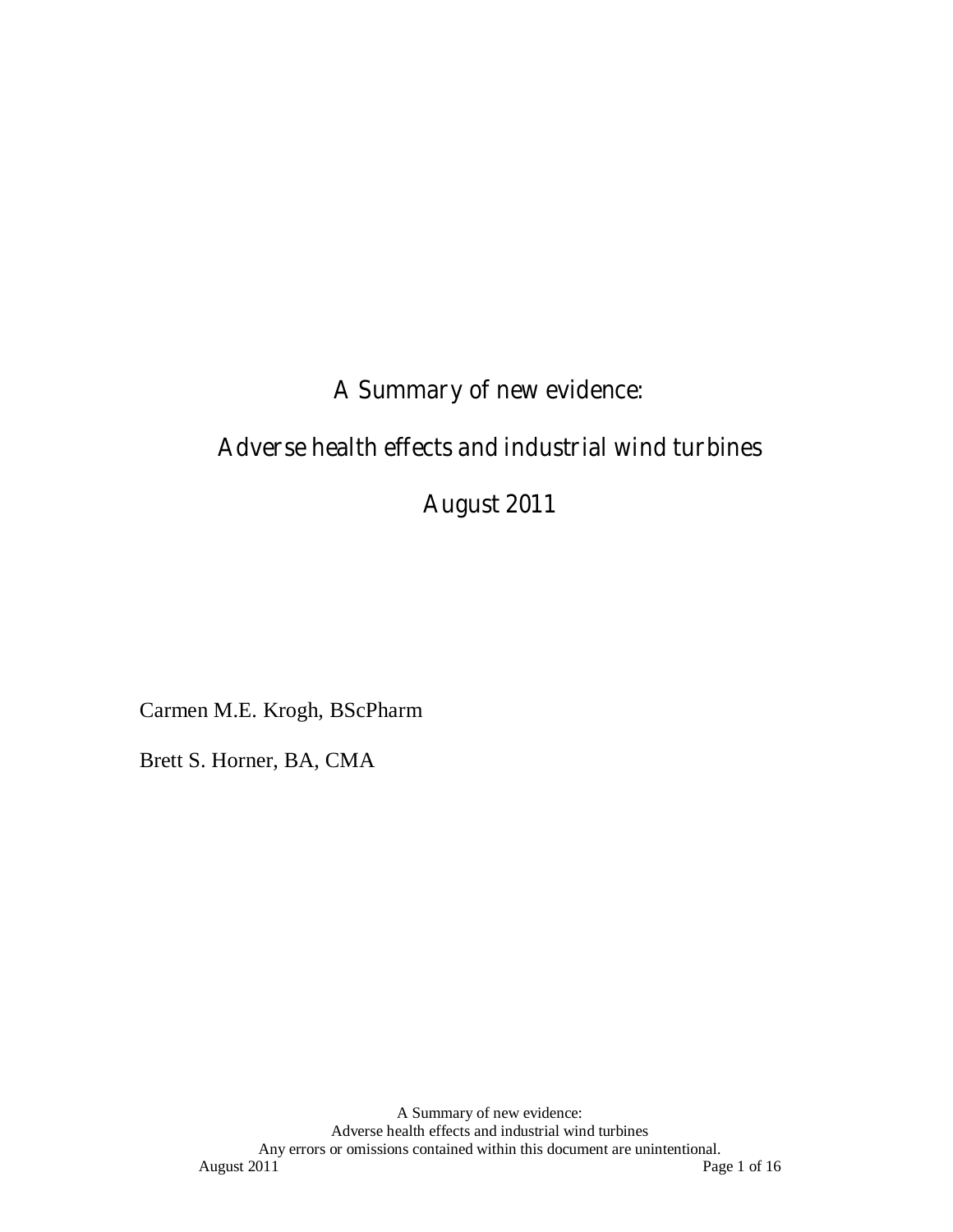## **To whom it may concern**

In previous communications, evidence has been provided regarding the risk of adverse health effects and industrial wind turbines (IWTs). Up to now, the siting of IWTs in Ontario is based on predictive computer modelling. While there is ample evidence regarding adverse health effects, the conduct of human health studies to determine regulations for setbacks and noise levels that protect health is still lacking.

The purpose of this document is to inform authorities and decision makers of new evidence, including articles published in peer reviewed scientific journals which advance knowledge on the topic of adverse health effects of IWTs.

Based on the evidence compiled in this document, no further IWT projects should be approved in proximity to humans until human health studies are conducted to determine setbacks and noise levels that will ensure the health and welfare of all exposed individuals.

Furthermore where there are reports of adverse health and/or noise complaints IWTs should be decommissioned until the human health studies have been conducted to determine regulations for setbacks and noise levels that protect health.

This summary may be used and submitted by other individuals.

No financial compensation has been requested nor received for this summary.

## **Denial of adverse health effects**

For years now, the Canadian Wind Energy Association (CanWEA) has denied that wind turbines can cause adverse health effects. However, based on previously known and recent information, this denial is incorrect.

A 2008 CanWEA media release informs the world "Scientists conclude that there is no evidence that wind turbines have an adverse impact on human health." <sup>1</sup> None of references included in this CanWEA media release state "there is no evidence that wind turbines have an adverse impact on human health."

An April 2009 CanWEA fact sheet states "Findings clearly show that there is no peerreviewed scientific evidence indicating that wind turbines have an adverse impact on human health." <sup>2</sup> The fact sheet contains eight references, none of which state "there is no peerreviewed scientific evidence indicating that wind turbines have an adverse impact on human health."

A 2009 CanWEA convened literature review concludes "Sound from wind turbines does not pose a risk of hearing loss or any other adverse health effect in humans."<sup>3</sup> However, the contents of the literature review contradict this conclusion by acknowledging IWT noise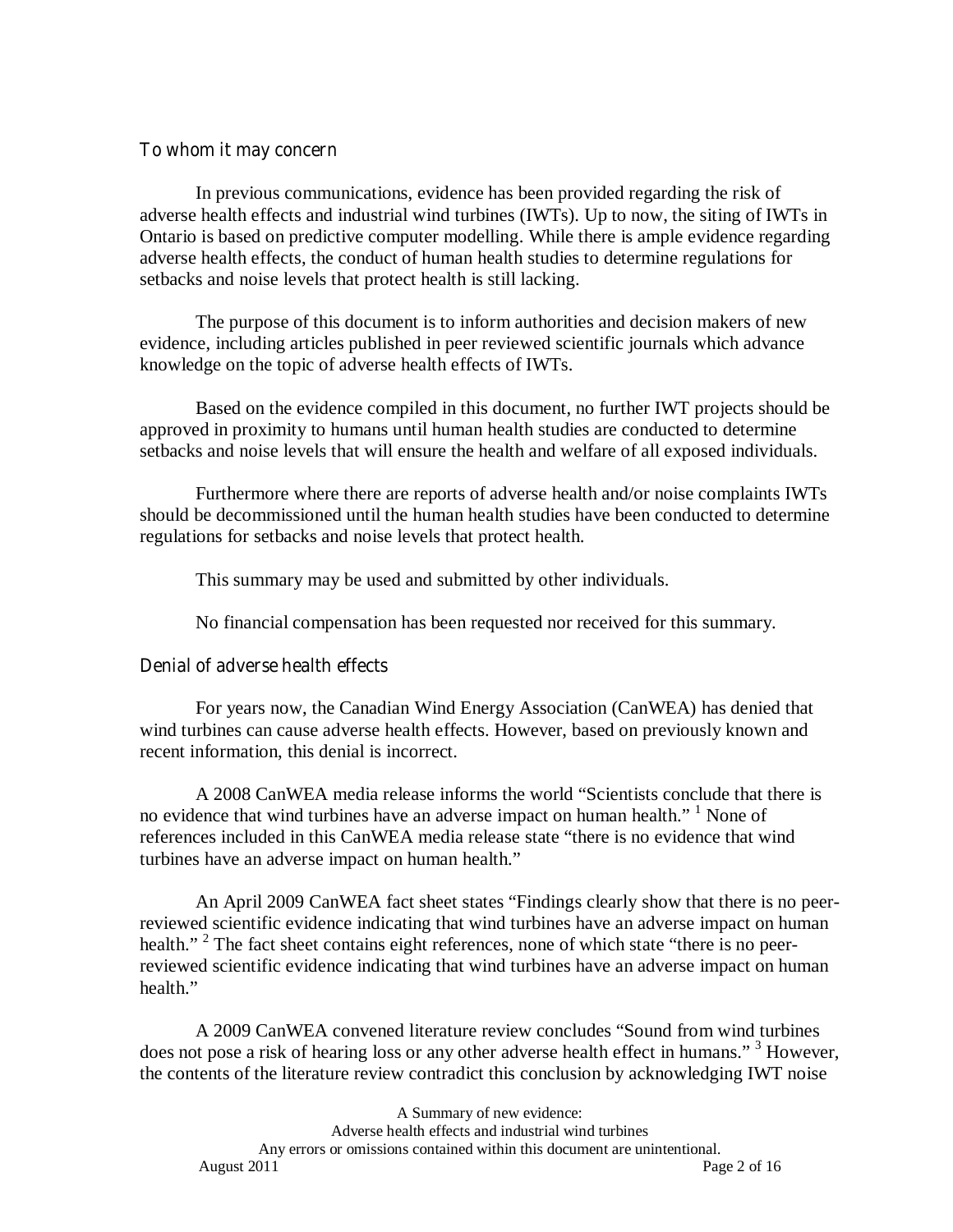may cause annoyance, stress and sleep disturbance and as a result people may experience adverse physiological and psychological symptoms. The literature review acknowledges possible symptoms include distraction, dizziness, eye strain, fatigue, feeling vibration, headache, insomnia, muscle spasm, nausea, nose bleeds, palpitations, pressure in the ears or head, skin burns, stress, and tension.

The above CanWEA sponsored statements which deny risk of adverse health effects are scientifically incorrect.

Assertions that IWTs do not pose a risk to human health only serve to confuse authorities and the public on the issue wind turbines and health effects.

For example, Ontario Minister of Health Matthews reportedly stated "There is no evidence, whatsoever, that there is an issue related to turbines," <sup>4</sup> This statement is scientifically incorrect.

## **July 2011 Environmental Review Tribunal (ERT) Decision, Ontario**

As noted above, the CanWEA sponsored Colby et al. (2009) literature review stated "Sound from wind turbines does not pose a risk of hearing loss or any other adverse health effect in humans."<sup>5</sup> Three of the co-authors of this statement, Drs. Colby, Leventhall, and McCunney testified on behalf of the Respondents (Ministry of Environment, Suncor Energy Services Inc.) during an Ontarian Environmental Review Tribunal (ERT).

 Evidence provided at the ERT demonstrated the above statement authored by the CanWEA sponsored panel experts is incorrect.

The July 2011 ERT decision for an IWT project in Ontario<sup>6</sup> confirmed IWTs can harm humans:

"While the Appellants were not successful in their appeals, the Tribunal notes that their involvement and that of the Respondents, has served to advance the state of the debate about wind turbines and human health. This case has successfully shown that the debate should not be simplified to one about whether wind turbines can cause harm to humans. *The evidence presented to the Tribunal demonstrates that they can, if facilities are placed too close to residents. The debate has now evolved to one of degree."* (p. 207) (*Emphasis added*)

Evidence and testimony provided to the ERT by witnesses called by the Appellants served to advance understanding of IWT induced health impacts. It is now acknowledged that IWTs do pose a risk of adverse health effect in humans if they are improperly sited.

All ten of the witnesses called upon by the Appellants were qualified as expert witnesses. The expert witnesses called upon by the Appellants have been involved in original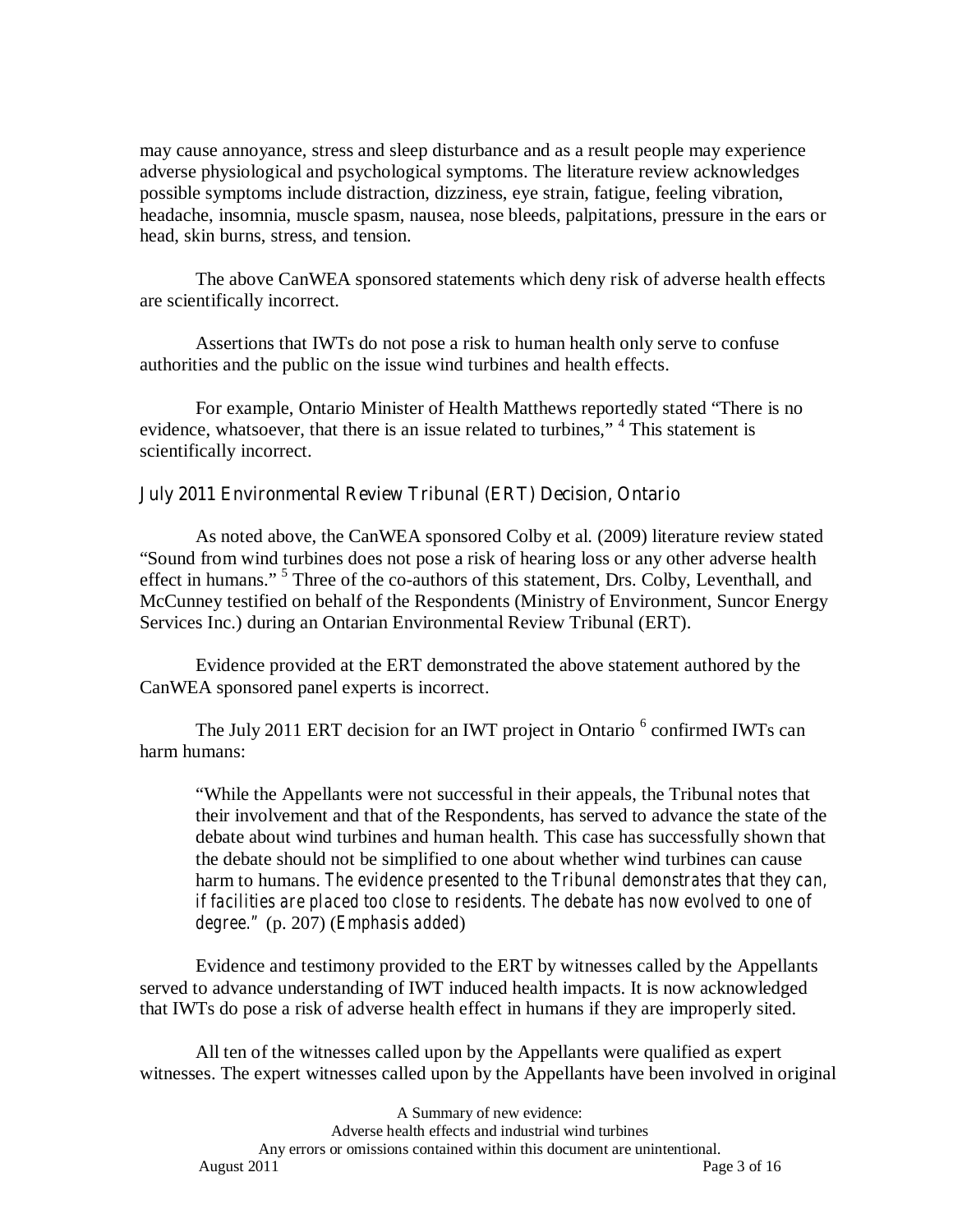research on the health effects of IWTs and/or have had related articles accepted in peer reviewed scientific journals.

During the ERT expert witnesses for both the Respondents and the Appellants provided evidence and/or testimony which acknowledged IWTs sound is perceived to be more annoying than transportation noise or industrial noise at comparable sound pressure levels.

Peer reviewed articles and other references acknowledge annoyance to be an adverse health effect. (Pedersen & Persson Waye, 2007<sup>7</sup>; Michaud et al. 2005<sup>8</sup>; Health Canada,  $2005<sup>9</sup>$ ; Suter, 1991<sup>10</sup>)

During the ERT expert witnesses for both the Respondents  $^{11}$ ,  $^{12}$ ,  $^{13}$ ,  $^{14}$  and the Appellants provided evidence and/or testimony which acknowledge annoyance to be a health effect.

Research confirms for chronically strong annoyance a causal chain exists between the three steps health–strong annoyance–increased morbidity  $1<sup>5</sup>$  and must be classified as a serious health risk.  $^{16}$ 

During the ERT expert witnesses for both the Respondents and the Appellants provided evidence and/or testimony which acknowledged IWTs "will" cause annoyance, which can result in stress related health impacts including sleep disturbance, headache, tinnitus, ear pressure, dizziness, vertigo, nausea, visual blurring, tachycardia, irritability, problems with concentration and memory, and panic episodes associated with sensations of internal pulsation or quivering when awake or asleep, and depression.

During the ERT witnesses for both the Respondents and/or the Appellants provided evidence and/or testimony which indicate plausible causes of these health effects include: IWT amplitude modulation, audible low frequency sound, infrasound, tonality, lack of nighttime abatement, shadow flicker, visual impact, economic impacts or a combination thereof.

It is acknowledged Ontario regulations and/or noise guidelines will not protect all individuals from these health impacts. A 2010 final draft report prepared for the Ontario Ministry of Environment (MOE) states:

"The audible sound from wind turbines, at the levels experienced at typical receptor distances in Ontario, *is nonetheless expected to result in a non-trivial percentage of persons being highly annoyed*. As with sounds from many sources, research has shown that annoyance associated with *sound from wind turbines can be expected to contribute to stress related health impacts in some persons*." 17 (*Emphasis added*)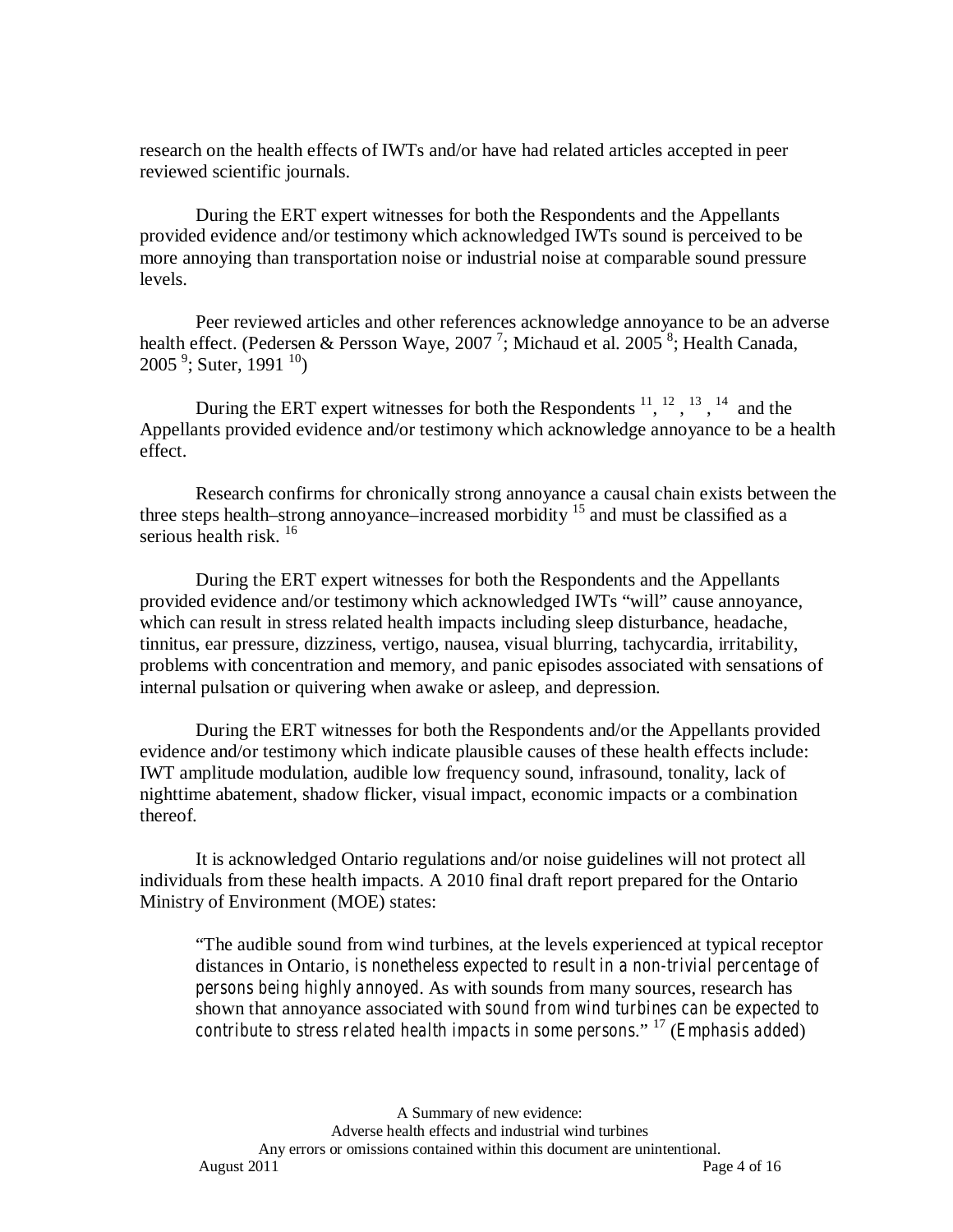MOE documents obtained through a Freedom of Information request confirm current Ontario IWT guidelines will cause adverse effects. One 2010 MOE internal memorandum states:

"It appears compliance with the minimum setbacks and the noise study approach currently being used to approve the siting of WTGs will result or likely result in adverse effects contrary to subsection 14(1) of the EPA"  $^{18}$ 

Another MOE reference documents Ontario families that have abandoned their homes due to sleep disturbance caused by exposure to wind farms. <sup>19</sup> Sleep disturbance is an adverse health effect. MOE correspondence also documents families that have moved out of their homes and have made financial settlements with the respective IWT developer. <sup>20</sup>

Based on original research in Ontario, and elsewhere, a peer reviewed article states:

"It is acknowledged that IWTs, if not sited properly, can adversely affect the health of exposed individuals. In addition to physiological and psychological symptoms there are individuals reporting adverse impacts, including reduced well-being, degraded living conditions, and adverse societal and economic impacts. These adverse impacts culminate in expressions of a loss of fairness and social justice.

The above impacts represent a serious degradation of health in accordance with commonly accepted definitions of health as defined by the WHO and the Ottawa Charter for Health Promotion." <sup>21</sup>

#### **August 2011 peer reviewed articles published in a scientific journal**

Subsequent to the July Ontario ERT decision nine peer reviewed articles have been published in a special August, 2011 edition of the scientific journal, *Bulletin of Science, Technology and Society* (*BSTS*). These articles explore health and social impacts of IWT installations.  $^{22}$ ,  $^{23}$ ,  $^{24}$ ,  $^{25}$ ,  $^{26}$ ,  $^{27}$ ,  $^{28}$ ,  $^{29}$ ,  $^{30}$ 

The Special Edition is entitled *Windfarms, Communities and Ecosystems.* Included in the special edition, is a commentary by the editor, Willem H. Vanderburg.<sup>31</sup>

#### The SAGE website states:

 "*The goal of the Bulletin of Science, Technology and Society is to provide a means of communication within as wide of a spectrum of the STS community as possible. This includes faculty and students from sciences, engineering, the humanities, and social science in the newly emerging groups on university and college campuses, and in the high school systems, all of which teach integrative STS subject matters. It also includes professionals in government, industry and universities, ranging from philosophers and historians of science to social scientists concerned with the effects*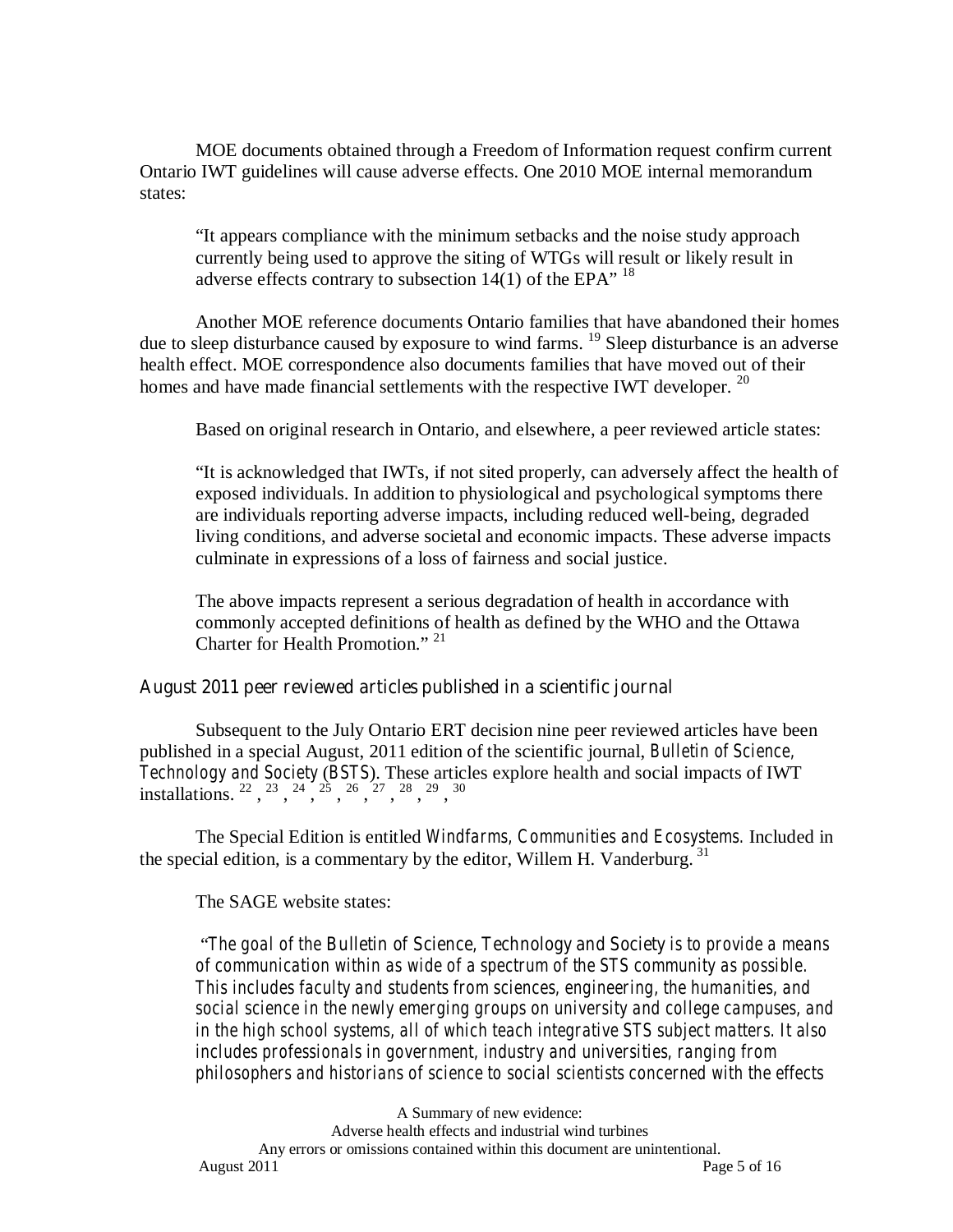*of science and technology, scientists and engineers involved with the study and policy-making of their own craft, and the concerned general leader. A third category of readers represents "society": all journalists dealing with the impacts of science and technology in their respected fields, the public interest groups and the attentive public."* <sup>32</sup>

One article presents the result of WindVOiCe, an Ontario self reporting health survey that follows the principles of Health Canada for vigilance monitoring of pharmaceuticals and other products.<sup>33</sup>

Another article documents social justice impacts when people cannot obtain mitigation or resolution and in some cases, have abandoned their homes due to IWT exposure.  $34$ 

An article authored by Dr. Bob Thorne documents his research on IWT noise and correlates this with reported IWT adverse health impacts. Based this field work Dr. Thorne concludes a sound level of LAeq 32 dB outside the residence is required to avoid serious harm to human health.  $35$ 

Ontario MOE documents obtained from a Freedom of Information request support a 32 dBA sound limit for IWTs. Based on real world field investigations MOE field officers advised the Ministry about IWT adverse effects and stated "… the setback distances should be calculated using a sound level limit of 30 to 32 dBA at the receptor, instead of the 40 dBA sound level  $\lim_{x \to 36}$ 

Dr. Robert McMurtry, former Dean of Medicine, University of Western Ontario, and 2011 recipient of Member of Order of Canada, published a case definition to facilitate a clinical diagnosis regarding adverse health effects and IWTs.  $37$ 

Other articles explore topics including how to properly interpret IWT epidemiological evidence,  $38$  the physics of IWT noise,  $39$  public health ethics,  $40$  potential IWT noise impacts on children,  $41$  and potential IWT infrasound sound impacts on the human ear.  $42$ 

These articles are critical to anyone interested in the safe siting of IWTs. It is recommended that authorities and regulators obtain a copy of each of the nine articles.

Please use this link if you wish to access these articles http://bst.sagepub.com

Downloads of these articles can be obtained with an individual subscription for \$100. This will allow you to download these and other articles from the BSTS scientific journal.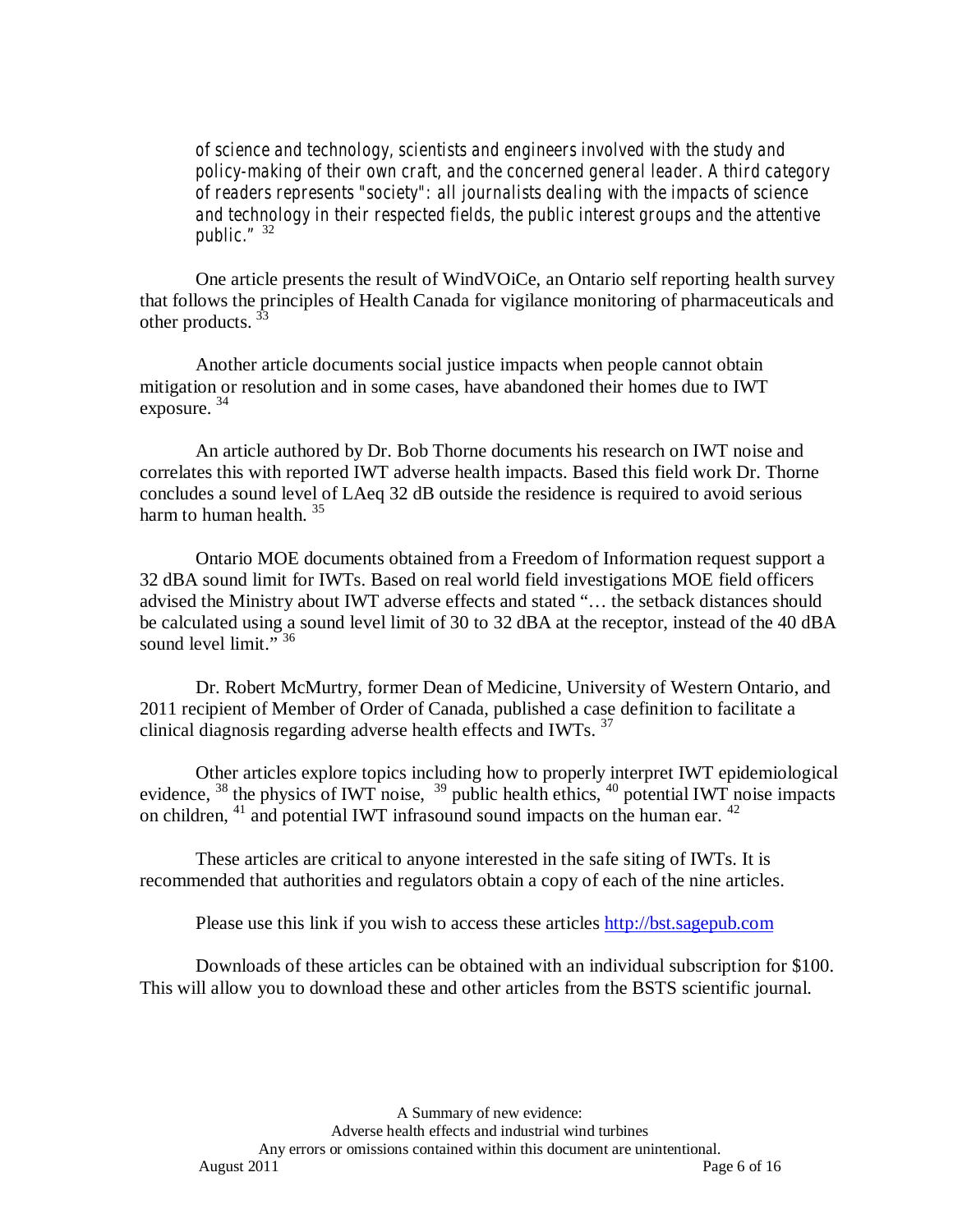#### **IWT low frequency noise and infrasound**

In the past some commentators have stated low frequency noise from IWTs is not an issue. Other references indicate most available evidence suggests that reported IWT health effects, such as sleeplessness and headache, are related to audible low frequency noise.  $43$ 

A June 2011 Federal Australian Senate committee investigating IWT and adverse health effects report recommended:

"… noise standards adopted by the states and territories for the planning and operation of rural wind farms should include appropriate measures to calculate the impact of low frequency noise and vibrations indoors at impacted dwellings."<sup>44</sup>

A June 2011 peer reviewed article on IWT low frequency noise is available. <sup>45</sup>

The abstract states:

As wind turbines get larger, worries have emerged that the turbine noise would move down in frequency and that the low-frequency noise would cause annoyance for the neighbors. The noise emission from 48 wind turbines with nominal electric power up to 3.6 MW is analyzed and discussed. The relative amount of low-frequency noise is higher for large turbines (2.3–3.6 MW) than for small turbines ( $\left[1\right]$  2 MW), and the difference is statistically significant. The difference can also be expressed as a downward shift of the spectrum of approximately one-third of an octave. A further shift of similar size is suggested for future turbines in the 10-MW range. Due to the air absorption, the higher low-frequency content becomes even more pronounced, when sound pressure levels in relevant neighbor distances are considered. Even when A-weighted levels are considered, a substantial part of the noise is at low frequencies, and for several of the investigated large turbines, the one-third-octave band with the highest level is at or below 250 Hz. It is thus beyond any doubt that the lowfrequency part of the spectrum plays an important role in the noise at the neighbors."

Annoyance from audible low frequency noise is acknowledged to be more severe in general. Low frequency noise does not need to be considered loud for it to cause annoyance and irritation.<sup>46</sup> Low frequency noise causes immense suffering to those who are unfortunate to be sensitive to it  $47$  and chronic psychophysiological damage may result from long-term exposure to low-level low frequency noise.<sup>48</sup> Some symptoms associated with exposure to low frequency noise include annoyance, stress, sleep disturbance, headaches, difficulty concentrating, irritability, fatigue, dizziness or vertigo, tinnitus, anxiety, heart ailments and palpitation.  $49^{\circ}$ ,  $50^{\circ}$ ,  $51^{\circ}$ 

Møller and Pedersen, (2011) indicate IWT low frequency noise is more of an issue for large turbines of 2.3 MW and up.  $52$  However low frequency noise from smaller turbines (ie 1.5MW) can also cause adverse health effects. Freedom of Information documents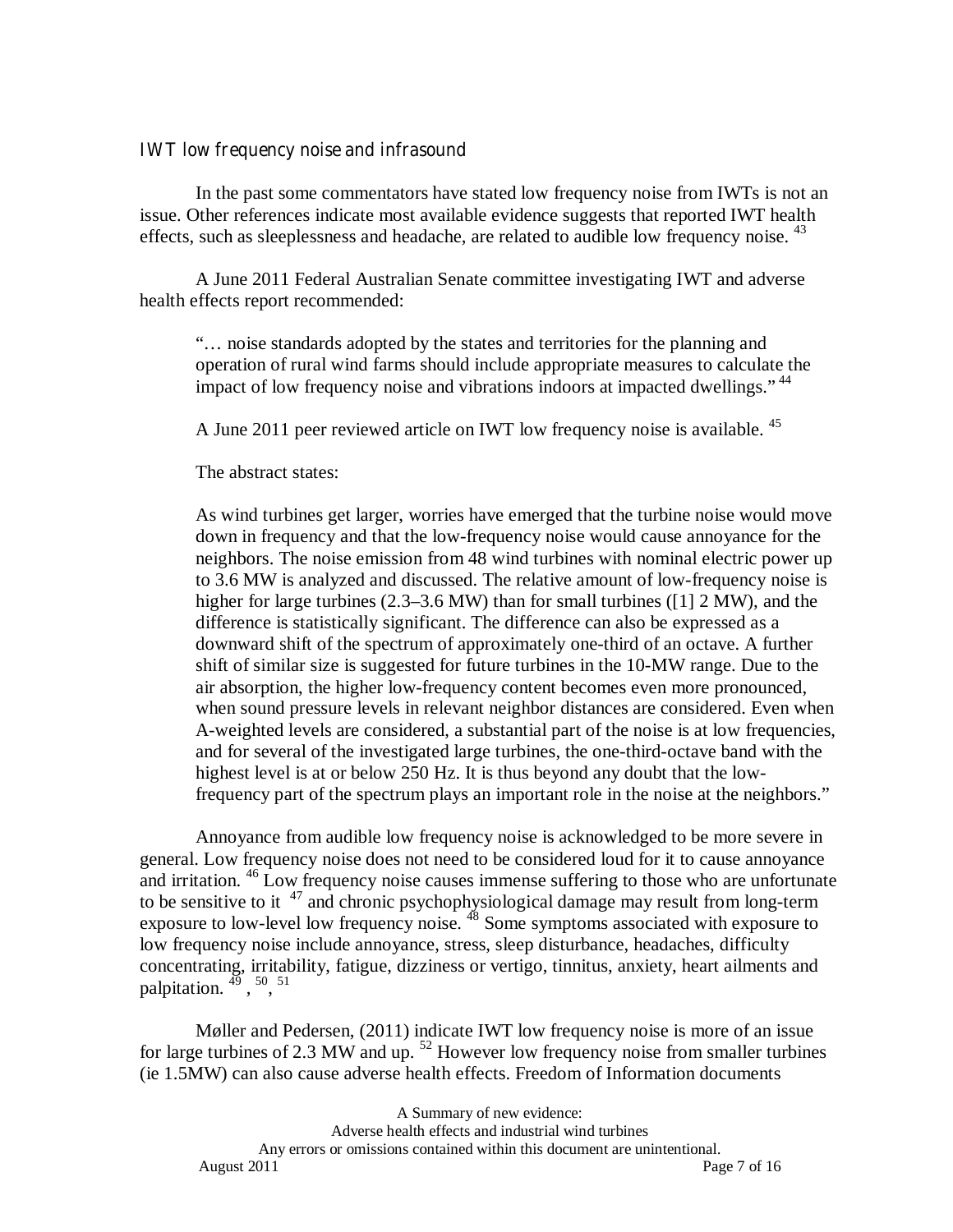obtained from the MOE document low frequency noise issues from smaller IWTs (i.e., 1.5 MW) at Ontario wind farms. The MOE documents how IWT low frequency noise caused a home to be "uninhabitable" resulting in family members abandoning trying to sleep there. <sup>53</sup> For further discussion see Krogh  $(2011)^{54}$  and Thorne (2011). <sup>55</sup>

Research on the potential impacts of IWT infrasound has been published in two peer reviewed scientific journals (Salt and Hullar, 2010<sup>56</sup>, Salt and Kaltenbach, 2011<sup>57</sup>). These articles conclude that it is scientifically possible that infrasound from IWTs could affect people living nearby and more research is needed.

#### **Wind Turbines Noise, Fourth International Meeting**

During the Rome Conference Fourth International Meeting on Wind Turbine Noise Rome Italy 12-14 April 2011 there were a number of presentations documenting IWT noise issues.

The Wind Turbine Noise (2011) post-conference report states:

"The main effect of daytime wind turbine noise is annoyance. The night time effect is sleep disturbance. These may lead to stress related illness in some people. Work is required in understanding why low levels of wind turbine noise may produce affects which are greater than might be expected from their levels." <sup>58</sup>

A number of conference papers addressed human health impacts of IWTs. For example one research team conducted a study which demonstrated those living in the immediate vicinity of IWTs scored worse than a matched control group in terms of physical and environmental health related quality of life (HRQOL). <sup>59</sup>

 The Ontario ERT expert witnesses for both the Respondents and the Appellants provided evidence and/or testimony which acknowledged IWT amplitude modulation and/or audible low frequency noise are probable causes of IWT adverse health effects.

Research related to low frequency noise "…confirms the importance of fluctuations as a contributor to annoyance and the limitation of those assessment methods, which do not include fluctuations in the assessment." <sup>60</sup>

In addition, the World Health Organization states:

"Noise measures based solely on LAeq values do not adequately characterize most noise environments and do not adequately assess the health impacts of noise on human well-being. It is also important to measure the maximum noise level and the number of noise events when deriving guideline values. If the noise includes a large proportion of low-frequency components, values even lower than the guideline values will be needed, because low-frequency components in noise may increase the adverse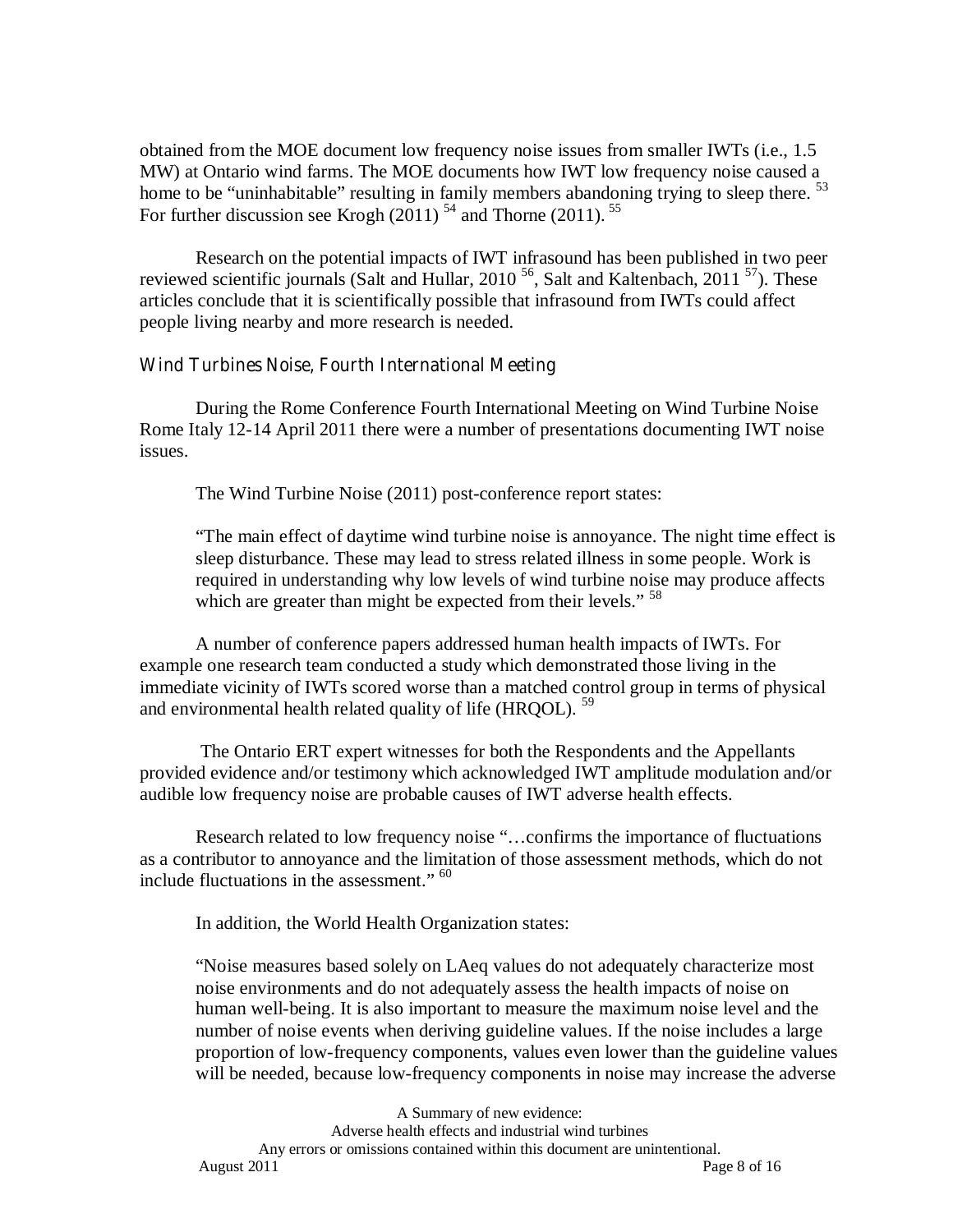effects considerably. When prominent low-frequency components are present, measures based on A-weighting are inappropriate."  $\frac{1}{61}$ 

Consultants for the Ontario MOE, Aercoustics, submitted a paper at the Fourth International Meeting on Wind Turbine Noise which states:

"Sound emissions from operating wind farms frequently give rise to noise complaints. Most compliance-based noise audits measure hourly "A"-weighted Leq, thereby removing the low-frequency contents of the wind turbine sound. The metric is also insensitive to amplitude modulation and is unsatisfactory when sensitive receptor are annoyed by the low frequency sound and amplitude modulation." <sup>62</sup>

Current Ontario guidelines are based on the A-Weighted Leq metric and hence must be considered unsatisfactory to protect individuals from the health impacts of IWT amplitude modulation and/or low frequency noise.

#### **The need for research**

The authors of a Canadian Wind Energy Association sponsored report state they do not "advocate for funding further studies." <sup>63</sup>

The April 2011 Wind Turbine Noise post–conference report states:

"Work is required in understanding why low levels of wind turbine noise may produce affects which are greater than might be expected from their levels." <sup>64</sup>

A June 2011 Australian Senate committee investigating IWT and adverse health effects report recommended:

"… the Commonwealth Government initiate as a matter of priority thorough, adequately resourced epidemiological and laboratory studies of the possible effects of wind farms on human health. This research must engage across industry and community, and include an advisory process representing the range of interests and concerns."  $65$ 

The July 2011 Ontario ERT decision also acknowledged that more research is needed. <sup>66</sup>

 "Just because the Appellants have not succeeded in their appeals, that is no excuse to close the book on further research. On the contrary, further research should help resolve some of the significant questions that the Appellants have raised." (p. 207)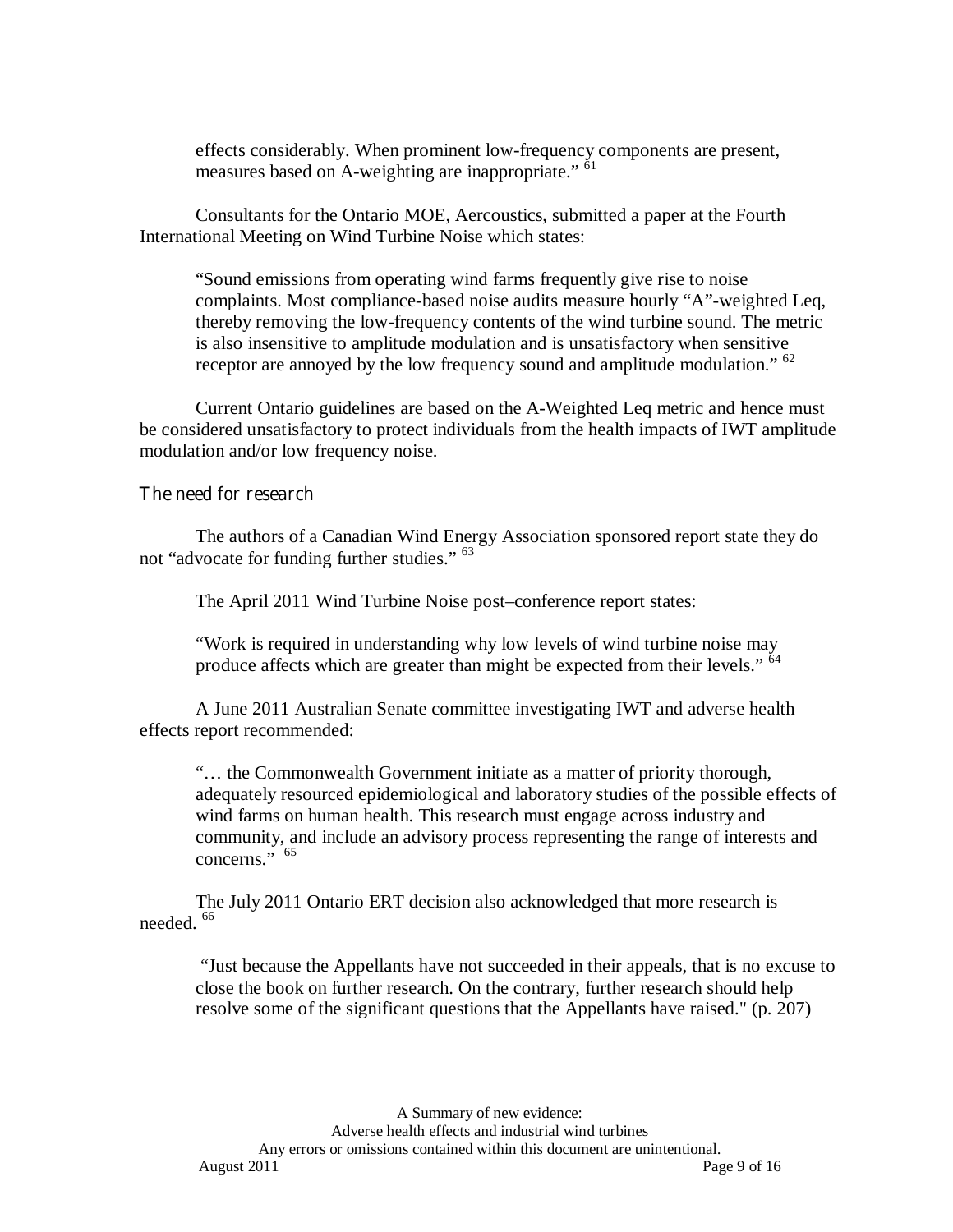International experts who have conducted original research and/or published peer reviewed articles in scientific journals confirm that research is required.  $67^{68}, 69^{69}, 70^{71}, 72, 73^{74}, 75^{76}$ 

#### **Inappropriate use of literature reviews**

Literature reviews can be useful tools for summarizing existing literature related to a particular topic. In order to be considered reliable a literature review must be complete, accurate, and objective.

In recent years a number of literature reviews have been produced which purport to explore the health effect of IWTs. Some literature reviews which have been relied upon to deny IWTs can adversely affect the health of humans. These literature reviews include Chatham-Kent Public Health Unit. (2008), 77 Colby et al, (2009), 78 Ontario Chief Medical Officer of Health, (2010), <sup>79</sup> and the National Health and Medical Research Council (Australia)  $(2010)$ .  $80$  None of these literature reviews have been published in a peer reviewed scientific journal.

Reliance on these literature reviews is inappropriate as they contain errors of omission and/or commission and are neither convincing nor authoritative. Many of the conclusions are incomplete, inaccurate, lack objectivity and consequently only serve to confuse the issue of IWT health effects.

For example, these literature reviews limit their discussion to direct effects using qualifiers such as "direct physiopathological effects" or "direct causal links". Failure to carefully evaluate the indirect causal pathways and the psychological harm of IWT exposure represent errors of omission. Annoyance, sleep disturbance, cognitive and emotional response, and stress are health effects that occur through the indirect pathway. <sup>81</sup> The health outcomes associated with the indirect pathway are significant:

"Physiological experiments on humans have shown that noise of a moderate level acts via an indirect pathway and has health outcomes similar to those caused by high noise exposures on the direct pathway. The indirect pathway starts with noise-induced disturbances of activities such as communication or sleep." <sup>82</sup>

The Ontario Environmental Review Tribunal expressed concern that the Director for the MOE relied on references which did not address the indirect pathway. <sup>83</sup>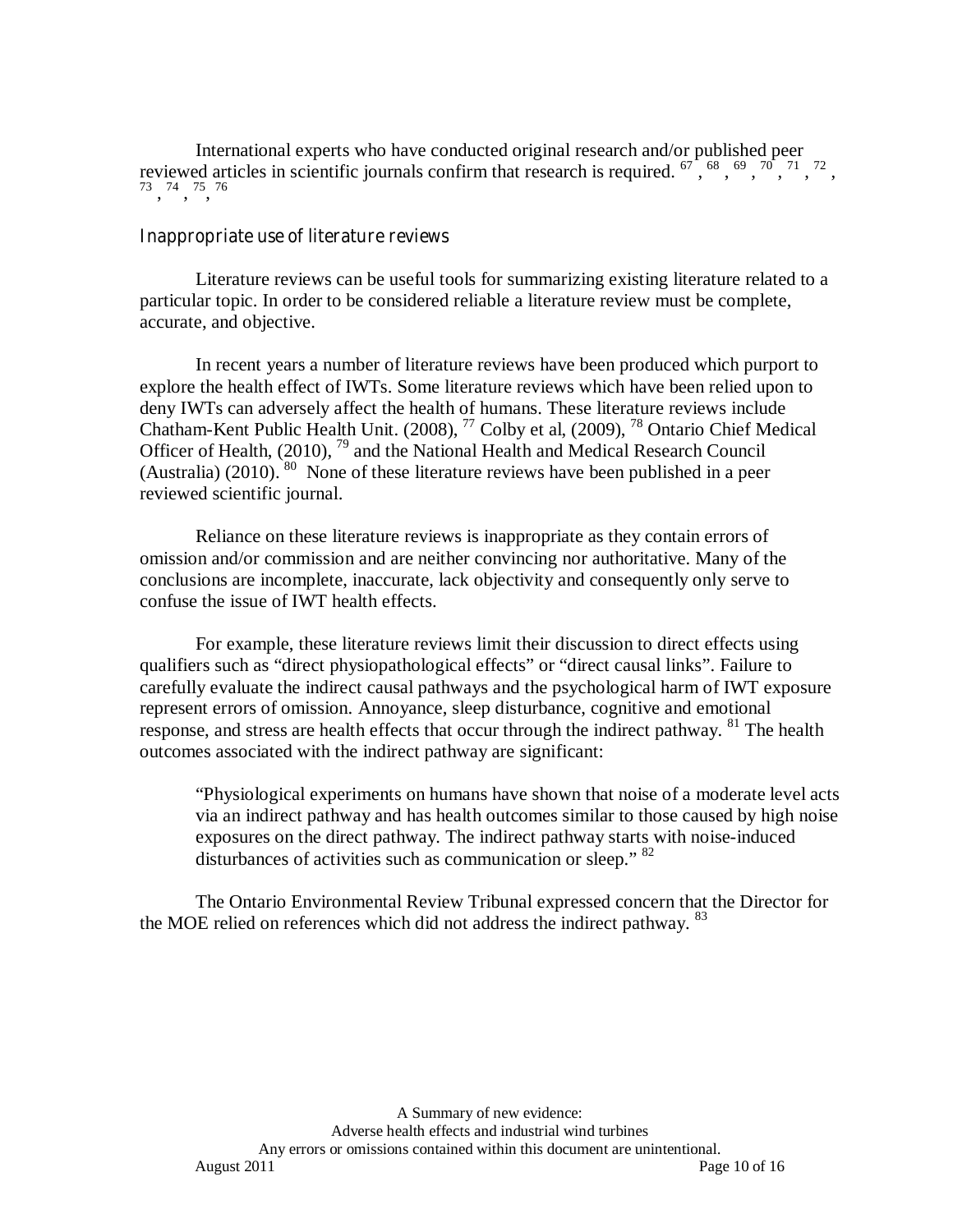As a consequence of their weaknesses some literature reviews have been criticized for their poor quality.

In March 2011, the Chief Executive Officer of National Health and Medical Research Council stated regarding their July 2010 literature review:

"We regard this as a work in progress. We certainly do not believe that this question has been settled. That is why we are keeping it under constant review. That is why we said in our review that we believe authorities must take a precautionary approach to this." $84$ 

Chatham-Kent Public Health Unit (2008), <sup>85</sup> Colby et al, December 2009, <sup>86</sup> Ontario Chief Medical Officer of Health  $(2010)$ ,  $^{87}$  share many of the same weaknesses as National Health and Medical Research Council (2010). <sup>88</sup> These literature reviews cannot be relied for Renewable Energy Applications and/or Renewable Energy Approvals to support the contention there is no evidence that IWTs can cause adverse health effects. For detailed analysis of some of these literature reviews visit www.windvigilance.com

## **Conclusion**

## **Based on the best available evidence the following conclusions can be made**

- 1. The Canadian Wind Energy Association sponsored statements that IWTs do not pose a risk of adverse health effects in humans are scientifically incorrect.
- 2. Experts who have conducted original research and/or published peer reviewed articles in scientific journals confirm IWTs can harm human health if they not sited properly.
- 3. Acknowledged adverse health effects include: annoyance, stress, sleep disturbance, headache, tinnitus, ear pressure, dizziness, vertigo, nausea, visual blurring, tachycardia, irritability, problems with concentration and memory, and panic episodes associated with sensations of internal pulsation or quivering when awake or asleep. Other adverse impacts include reduced well-being, degraded living conditions, and adverse societal and economic impacts. These adverse impacts culminate in expressions of a loss of fairness and social justice.
- 4. The above impacts in conclusion 3 represent a serious degradation of health in accordance with commonly accepted definitions of health as defined by the WHO and the Ottawa Charter for Health Promotion.
- 5. It is expected that at typical setbacks and with the noise study approach currently being used in Ontario to approve the siting of IWTs, a non trivial percentage of exposed individuals will experience serious degradation of health.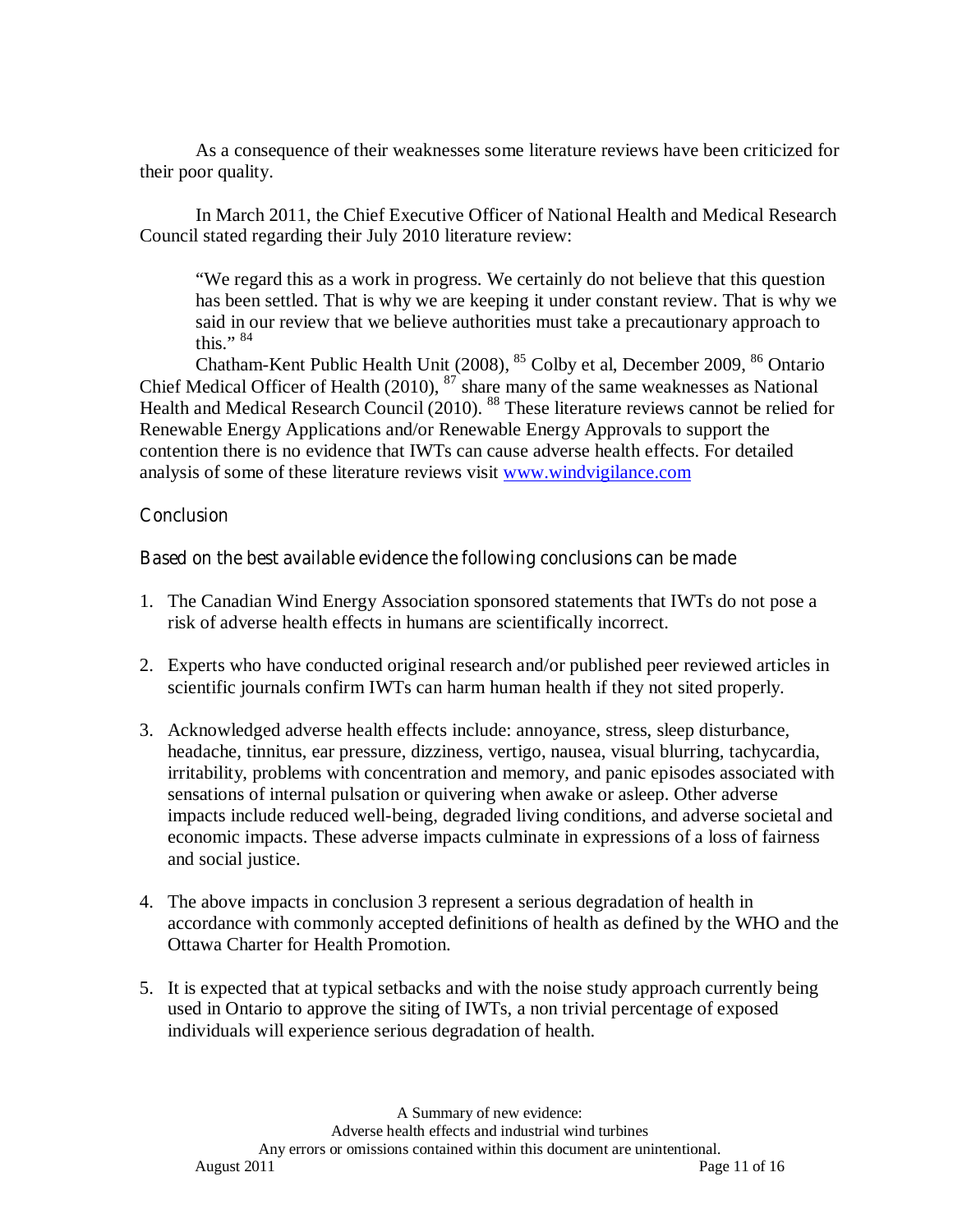- 6. Harm to human health can be avoided with science based regulations based on research conducted on human response to IWT exposure.
- 7. Experts who have conducted original research and/or published peer reviewed articles in scientific journals confirm that research is required to establish scientifically based IWT regulations to protect human health.
- 8. Until scientifically based research has been conducted IWTs should not sited in proximity to human habitation.

Respectfully submitted,

Carmen Krogh, BScPharm Ontario, Canada krogh@email.toast.net

Brett Horner, BA, CMA Ontario, Canada brett\_horner@toast.net

http://www.canwea.ca/media/release/release\_e.php?newsId=37

A Summary of new evidence:

 $\overline{a}$ <sup>1</sup> Canadian Wind Energy Association. (2008, October 6). Scientists conclude that there is no evidence that wind turbines have an adverse impact on human health. Retrieved from

 $2^2$  Canadian Wind Energy Association. (2009, April). Addressing concerns with wind turbines and human health. Retrieved from http://www.canwea.ca/pdf/CanWEA%20-%20Addressing%20

concerns%20with%20wind%20turbines%20and%20human%20health.pdf

<sup>&</sup>lt;sup>3</sup> Colby, W. D., Dobie, R., Leventhall, G., Lipscomb, D. M., McCunney, R. J., Seilo, M. T., & Søndergaard, B.

<sup>(2009).</sup> Wind turbine sound and health effects: An expert panel review 2009. Prepared for American Wind Energy Association and Canadian Wind Energy Association. Retrieved from

http://www.canwea.ca/pdf/talkwind/Wind\_Turbine\_Sound\_and\_Health\_Effects.pdf

<sup>&</sup>lt;sup>4</sup> Heath, C. (2010, December). Health minister visits Clinton FHT. Clinton News Record. Retrieved from http://www.clintonnewsrecord.com/ArticleDisplay.aspx?e=2891265

<sup>&</sup>lt;sup>5</sup> Colby, W. D., Dobie, R., Leventhall, G., Lipscomb, D. M., McCunney, R. J., Seilo, M. T., & Søndergaard, B. (2009). Wind turbine sound and health effects: An expert panel review 2009. Prepared for American Wind Energy Association and Canadian Wind Energy Association. Retrieved from

http://www.canwea.ca/pdf/talkwind/Wind\_Turbine\_Sound\_and\_Health\_Effects.pdf

<sup>&</sup>lt;sup>6</sup> Environmental Review Tribunal, Case Nos.: 10-121/10-122 Erickson v. Director, Ministry of the Environment, Dated this 18th day of July, 2011 by Jerry V. DeMarco, Panel Chair and Paul Muldoon, Vice-Chair, http://www.ert.gov.on.ca/english/decisions/index.htm 7

 $^7$  Pedersen, E., & Persson Waye, K. (2007). Wind turbine noise, annoyance and self-reported health and well being in different living environments. Occupational and Environmental Medicine, 64, 480-486. doi:10.1136/oem.2006.031039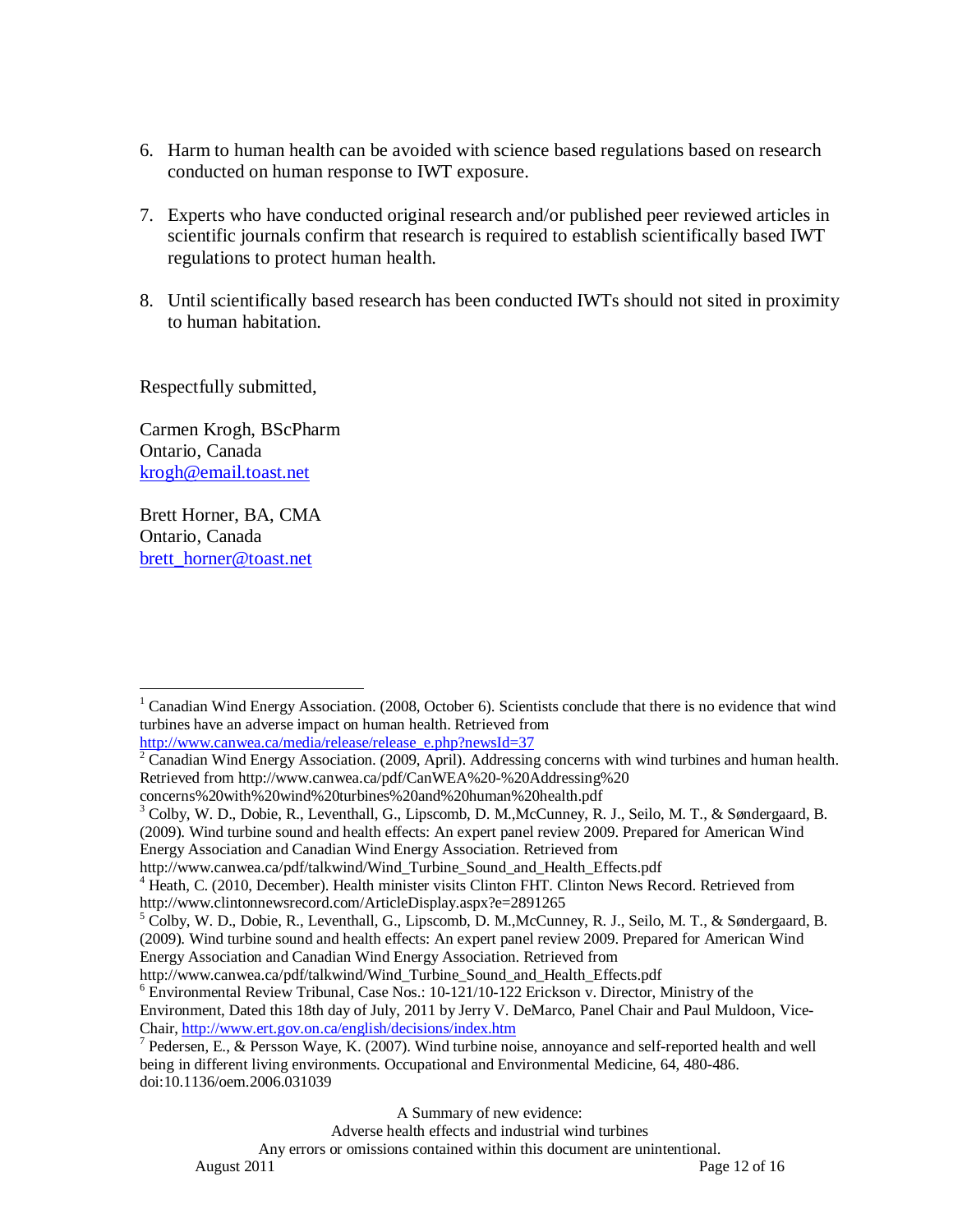$\overline{a}$ <sup>8</sup> Michaud DS, Keith SE, McMurchy D. (2005). Noise annoyance in Canada. Noise Health 2005;7:39-47 <sup>9</sup> Health Canada. (2005). Community noise annoyance. Retrieved from http://www.hc-sc.gc.ca/hl-vs/iyh-

vsv/life-vie/community-urbain-eng.php#he<br>
<sup>10</sup> Suter, A. H. (1991). Noise and its effects. Administrative Conference of the United States. Retrieved from<br>
<sup>11</sup> Pefronnes submitted by N. W. W. Content of the United States.

Reference submitted by Dr. Mundt, Health Canada. (2005). Community noise annoyance. Retrieved from http://www.hc-sc.gc.ca/hl-vs/iyh-vsv/life-vie/community-urbain-eng.php#he<br><sup>12</sup> Reference submitted by Dr. Leventhall, General Purpose Standing Committee No. 5 Rural wind farms

Ordered to be printed 16 December 2009 according to Standing Order 231

<sup>13</sup> Transcript of Dr. C. Ollson, Mar, 22, 2011, p. 118, l. 4 to l.  $21$ , http://www.ert.gov.on.ca/english/decisions/index.htm

<sup>14</sup> Supplementary Witness Statement of William David Colby, MSc, MD, FRCP(C), p. 3, para. 1

<sup>15</sup> Niemann, H., & Maschke, C. (2004). WHO LARES final report: Noise effects and morbidity. Retrieved from http://www.euro.who.int/\_\_data/assets/pdf\_file/0015/105144/WHO\_Lares.pdf

<sup>16</sup> Maschke, C., Niemann, A. Health effects of annoyance induced by neighbour noise. Noise Control Eng. J. 55 (3), 2007 May-June

17 Howe Gastmeier Chapnik Limited. (2010, December). Low frequency noise and infrasound associated with wind turbine generator systems: A literature review (Rfp No. Oss-078696) Final Draft. Mississauga, Ontario, Canada: Ministry of the Environment.

<sup>18</sup> Ontario Ministry of Environment Memorandum, April 9, 2010

19 Reference FOI, MOE Internal Correspondence, May 1, 2009

20 Reference FOI, MOE Internal Correspondence Officer, June 29, 2009

<sup>21</sup> Krogh, CME, (2011), Industrial Wind Turbine Development and Loss of Social Justice? Bulletin of Science Technology & Society 2011 31: 321, DOI: 10.1177/0270467611412550,

http://bst.sagepub.com/content/31/4/321  $22$  Krogh, CME, (2011), Industrial Wind Turbine Development and Loss of Social Justice? Bulletin of Science Technology & Society 2011 31: 321, DOI: 10.1177/0270467611412550, http://bst.sagepub.com/content/31/4/321

<sup>23</sup> Krogh, CME, Gillis, L, Kouwen, N, and Aramini, J, (2011), WindVOiCe, a Self-Reporting Survey: Adverse Health Effects, Industrial Wind Turbines, and the Need for Vigilance Monitoring, Bulletin of Science Technology & Society 2011 31: 334, DOI: 10.1177/0270467611412551, http://bst.sagepub.com/content/31/4/334

 $^{24}$  McMurtry, RY, Toward a Case Definition of Adverse Health Effects in the Environs of Industrial Wind Turbines: Facilitating a Clinical Diagnosis, Bulletin of Science Technology & Society 2011 31: 316, DOI: 10.1177/0270467611415075, http://bst.sagepub.com/content/31/4/316

<sup>25</sup> Salt, AN, and Kaltenbach, JA, (2011) Infrasound From Wind Turbines Could Affect Humans, Bulletin of Science Technology & Society 2011 31: 296, DOI: 10.1177/0270467611412555, http://bst.sagepub.com/content/31/4/296

<sup>26</sup> Shain, M, (2011), Public Health Ethics, Legitimacy, and the Challenges of Industrial Wind Turbines: The Case of Ontario, Canada, Bulletin of Science Technology & Society, 2011 31: 256, DOI: 10.1177/0270467611412552, http://bst.sagepub.com/content/31/4/346

<sup>27</sup> Bronzaft, AL, (2011) The Noise From Wind Turbines: Potential Adverse Impacts on Children's Well-Being, Bulletin of Science Technology & Society 2011 31: 256,<br>DOI: 10.1177/0270467611412548, http://bst.sagepub.com/content/31/4/291

<sup>28</sup> Harrison, JP, (2011), Wind Turbine Noise, Bulletin of Science Technology & Society 2011 31: 256, DOI: 10.1177/0270467611412549, http://bst.sagepub.com/content/31/4/256

 $^{29}$  Phillips, CV, (2011), Properly Interpreting the Epidemiologic Evidence About the Health Effects of Industrial Wind Turbines on Nearby Residents, Bulletin of Science Technology & Society 2011 31: 303, DOI: 10.1177/0270467611412554, http://bst.sagepub.com/content/31/4/303<br><sup>30</sup> Thorne, B, (2011), The Problems With "Noise Numbers" for Wind Farm Noise Assessment,

Bulletin of Science Technology & Society 2011 31: 262, DOI: 10.1177/0270467611412557, http://bst.sagepub.com/content/31/4/262

A Summary of new evidence:

Adverse health effects and industrial wind turbines Any errors or omissions contained within this document are unintentional.<br>Page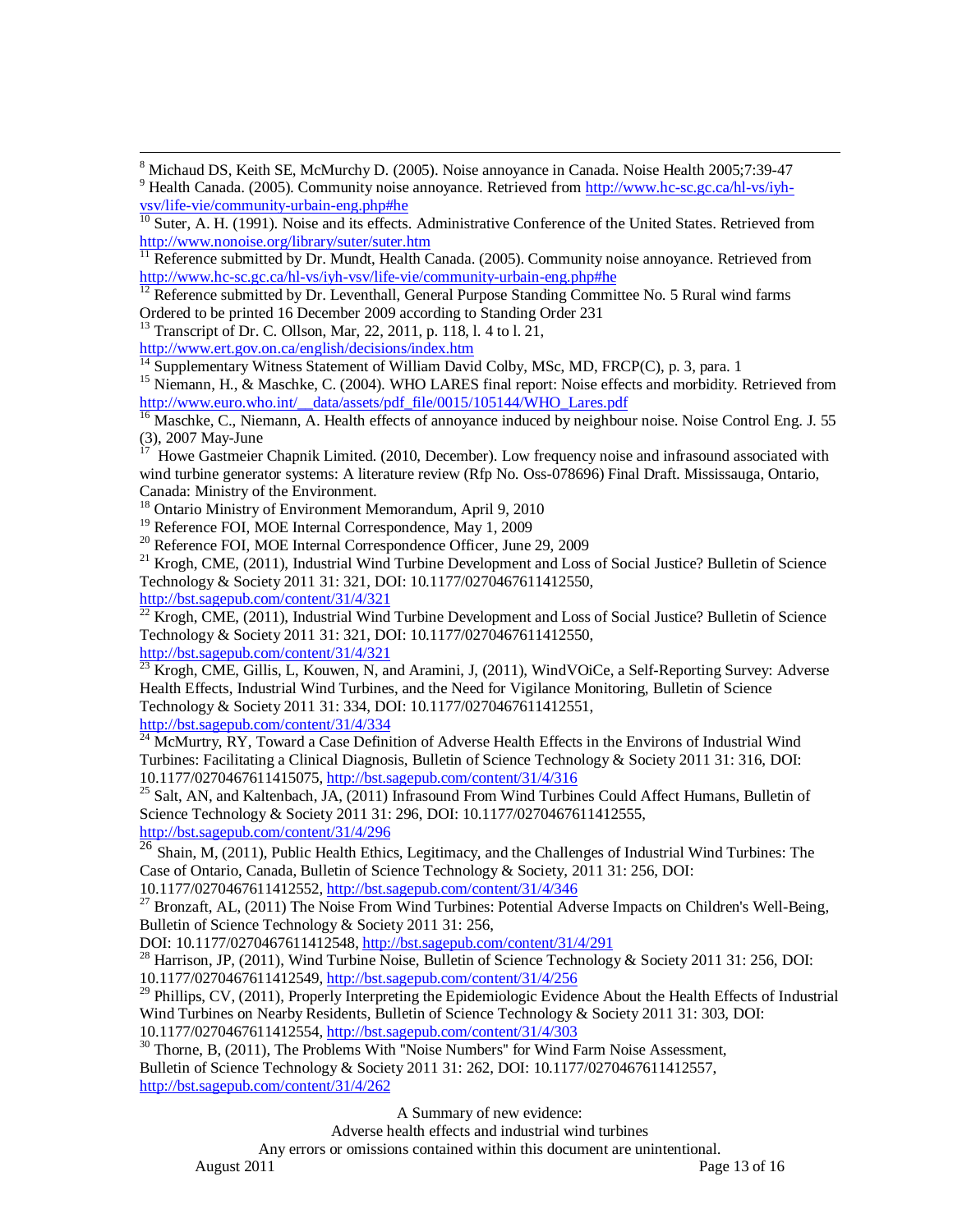31 <sup>31</sup> Vanderburg, WH, (2011), Assessing Our Ability to Design and Plan Green Energy Technologies, Bulletin of Science Technology & Society 2011 31: 262, DOI: 10.1177/0270467611412558, http://bst.sagepub.com/content/31/4/251<br>
<sup>32</sup> BSTS web site (cited August, 2011), http://bst.sagepub.com  $33$  Krogh, CME, Gillis, L, Kouwen, N, and Aramini, J, (2011), WindVOiCe, a Self-Reporting Survey: Adverse

Health Effects, Industrial Wind Turbines, and the Need for Vigilance Monitoring, Bulletin of Science Technology & Society 2011 31: 334, DOI: 10.1177/0270467611412551,

http://bst.sagepub.com/content/31/4/334

<sup>34</sup> Krogh, CME, (2011), Industrial Wind Turbine Development and Loss of Social Justice? Bulletin of Science Technology & Society 2011 31: 321, DOI: 10.1177/0270467611412550,

http://bst.sagepub.com/content/31/4/321  $35$  Thorne, B, (2011), The Problems With "Noise Numbers" for Wind Farm Noise Assessment, Bulletin of Science Technology & Society 2011 31: 262, DOI: 10.1177/0270467611412557, http://bst.sagepub.com/content/31/4/262

<sup>36</sup> Reference FOI, Senior Environmental Officer, April 10, 2010

<sup>37</sup> McMurtry, RY, Toward a Case Definition of Adverse Health Effects in the Environs of Industrial Wind Turbines: Facilitating a Clinical Diagnosis, Bulletin of Science Technology & Society 2011 31: 316, DOI:

10.1177/0270467611415075, http://bst.sagepub.com/content/31/4/316<br><sup>38</sup> Phillips, CV, (2011), Properly Interpreting the Epidemiologic Evidence About the Health Effects of Industrial Wind Turbines on Nearby Residents, Bulletin of Science Technology & Society 2011 31: 303, DOI:

10.1177/0270467611412554, http://bst.sagepub.com/content/31/4/303

<sup>39</sup> Harrison, JP, (2011), Wind Turbine Noise, Bulletin of Science Technology & Society 2011 31: 256, DOI: 10.1177/0270467611412549, http://bst.sagepub.com/content/31/4/256

 $^{40}$  Shain, M, (2011), Public Health Ethics, Legitimacy, and the Challenges of Industrial Wind Turbines: The Case of Ontario, Canada, Bulletin of Science Technology & Society, 2011 31: 256, DOI: 10.1177/0270467611412552, http://bst.sagepub.com/content/31/4/346

<sup>41</sup> Bronzaft, AL, (2011) The Noise From Wind Turbines: Potential Adverse Impacts on Children's Well-Being, Bulletin of Science Technology & Society 2011 31: 256,<br>DOI: 10.1177/0270467611412548, http://bst.sagepub.com/content/31/4/291

 $^{42}$  Salt, AN, and Kaltenbach, JA, (2011) Infrasound From Wind Turbines Could Affect Humans, Bulletin of Science Technology & Society 2011 31: 296, DOI: 10.1177/0270467611412555, http://bst.sagepub.com/content/31/4/296

<sup>43</sup> Minnesota Department of Health. (2009). Public health impacts of wind turbines. Retrieved from http://www.health.state.mn.us/divs/eh/hazardous/topics/windturbines.pdf

<sup>44</sup> Community Affairs References Committee. (2011). The social and economic impact of rural wind farms.

Retrieved from http://www.aph.gov.au/senate/committee/clac\_ctte/impact\_rural\_wind\_farms/index.htm  $^{45}$  Møller, H and Pedersen CS, Low-frequency noise from large wind turbines, Section of Acoustics, Aalborg

University, Fredrik Bajers Vej 7-B5, DK-9220 Aalborg Ø, Denmark. J. Acoust. Soc. Am. 129 (6), June 2011

<sup>46</sup> DeGagne, D. C., & Lapka, S. D. (2008). Incorporating low frequency noise legislation for the energy industry

in Alberta,Canada. Journal of Low Frequency Noise, Vibration and Active Control, 27, 105-120.

<sup>47</sup> Leventhall, H. G., assisted by P. Pelmear & S. Benton. (2003). A review of published research on low

frequency noise and its effects. Retrieved from http://westminsterresearch.wmin.ac.uk/4141/

48 Leventhall, H. G. (2004). Low frequency noise and annoyance. Noise & Health, 6, 59-72.

<sup>49</sup> DeGagne, D. C., & Lapka, S. D. (2008). Incorporating low frequency noise legislation for the energy industry

in Alberta,Canada. Journal of Low Frequency Noise, Vibration and Active Control, 27, 105-120.

50 Schust M. (2004) Effects of low frequency noise up to 100 Hz. Noise Health 2004;6:73-85

51 Leventhall, H. G., assisted by P. Pelmear & S. Benton. (2003). A review of published research on low

frequency noise and its effects. Retrieved from http://westminsterresearch.wmin.ac.uk/4141/

<sup>52</sup> Møller, H and Pedersen CS, Low-frequency noise from large wind turbines, Section of Acoustics, Aalborg

University, Fredrik Bajers Vej 7-B5, DK-9220 Aalborg Ø, Denmark. J. Acoust. Soc. Am. 129 (6), June 2011 53 Reference FOI, MOE Internal Correspondence, May 1, 2009

A Summary of new evidence:

Adverse health effects and industrial wind turbines

Any errors or omissions contained within this document are unintentional.<br>Page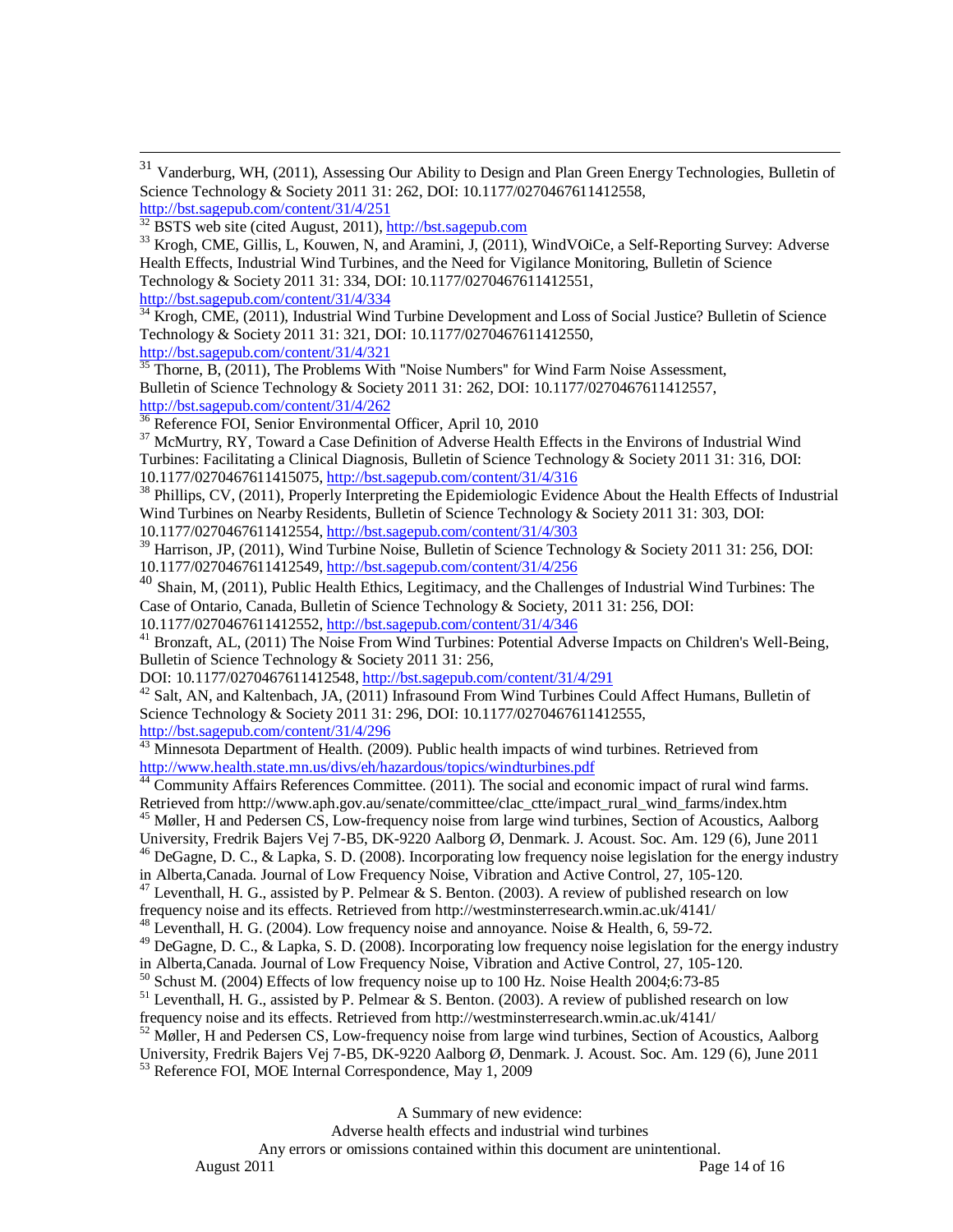$\overline{a}$ <sup>54</sup> Krogh, CME, (2011), Industrial Wind Turbine Development and Loss of Social Justice? Bulletin of Science Technology & Society 2011 31: 321, DOI: 10.1177/0270467611412550,

http://bst.sagepub.com/content/31/4/321

 $55$  Thorne, B,  $(2011)$ , The Problems With "Noise Numbers" for Wind Farm Noise Assessment, Bulletin of Science Technology & Society 2011 31: 262, DOI: 10.1177/0270467611412557, http://bst.sagepub.com/content/31/4/262

56 Salt, A. N., & Hullar, T. E. (2010). Responses of the ear to low frequency sounds, infrasound and wind turbines. Hearing Research, 268, 12-21. doi:10.1016/j.heares.2010.06.007

 $57$  Salt, A. N., & Kaltenbach, J.A., Infrasound From Wind Turbines Could Affect Humans, Bulletin of Science Technology & Society 2011 31: 296, DOI: 10.1177/0270467611412555

http://bst.sagepub.com/content/31/4/296<br><sup>58</sup> Wind Turbine Noise. (2011). Post conference report. Retrieved from http://www.confweb.org/wtn2011/index.php?option=com\_content&view=article&id=70:report&catid=35:infor mation

 $\frac{59}{59}$  Shepherd, D., McBride, D., Welch, D., Dirks, K., Hill, E., 2011. Wind turbine noise and health-related quality of life nearby residents: a cross-sectional study in New Zealand. Fourth International Meeting on Wind Turbine Noise. Rome Italy 12-14 April 2011

 $60$  Leventhall, H. G., assisted by P. Pelmear & S. Benton. (2003). A review of published research on low frequency noise and its effects. Retrieved from http://westminsterresearch.wmin.ac.uk/4141/

<sup>61</sup> World Health Organization. (1999). Guidelines for community noise. Geneva; OMS, 1999, 94 p. Ilus, Authors: Berglund, B., Lindvall, T., Schwela, D. H. ,

 $62$  Richarz, W., Richarz, H., and Gambino, T., (2011), Correlating very low frequency sound pulse to audible wind turbine sound, Aercoustice Engineering Limited, Ontario, Canada, Rome Conference Fourth International Meeting on Wind Turbine Noise Rome Italy 12-14 April 2011

63 Colby, W. D., Dobie, R., Leventhall, G., Lipscomb, D. M.,McCunney, R. J., Seilo, M. T., & Søndergaard, B. (2009). Wind turbine sound and health effects: An expert panel review 2009. Prepared for American Wind Energy Association and Canadian Wind Energy Association. Retrieved from

http://www.canwea.ca/pdf/talkwind/Wind\_Turbine\_Sound\_and\_Health\_Effects.pdf <sup>64</sup> Wind Turbine Noise. (2011). Post conference report. Retrieved from

http://www.confweb.org/wtn2011/index.php?option=com\_content&view=article&id=70:report&catid=35:infor mation

 $\overline{65}$  Community Affairs References Committee. (2011). The social and economic impact of rural wind farms. Retrieved from http://www.aph.gov.au/senate/committee/clac\_ctte/impact\_rural\_wind\_farms/index.htm

66 Environmental Review Tribunal, Case Nos.: 10-121/10-122 Erickson v. Director, Ministry of the Environment, Dated this 18th day of July, 2011 by Jerry V. DeMarco, Panel Chair and Paul Muldoon, Vice-<br>Chair, http://www.ert.gov.on.ca/english/decisions/index.htm

 $^{67}$  Krogh, CME, (2011), Industrial Wind Turbine Development and Loss of Social Justice? Bulletin of Science Technology & Society 2011 31: 321, DOI: 10.1177/0270467611412550,

http://bst.sagepub.com/content/31/4/321

<sup>68</sup> Krogh, CME, Gillis, L, Kouwen, N, and Aramini, J, (2011), WindVOiCe, a Self-Reporting Survey: Adverse Health Effects, Industrial Wind Turbines, and the Need for Vigilance Monitoring, Bulletin of Science Technology & Society 2011 31: 334, DOI: 10.1177/0270467611412551, http://bst.sagepub.com/content/31/4/334

 $\overline{69}$  McMurtry, RY, Toward a Case Definition of Adverse Health Effects in the Environs of Industrial Wind Turbines: Facilitating a Clinical Diagnosis, Bulletin of Science Technology & Society 2011 31: 316, DOI: 10.1177/0270467611415075, http://bst.sagepub.com/content/31/4/316

 $10^7$  Salt, AN, and Kaltenbach, JA, (2011) Infrasound From Wind Turbines Could Affect Humans, Bulletin of Science Technology & Society 2011 31: 296, DOI: 10.1177/0270467611412555, http://bst.sagepub.com/content/31/4/296

 $71$  Bronzaft, AL, (2011) The Noise From Wind Turbines: Potential Adverse Impacts on Children's Well-Being, Bulletin of Science Technology & Society 2011 31: 256,

DOI: 10.1177/0270467611412548, http://bst.sagepub.com/content/31/4/291

A Summary of new evidence:

Adverse health effects and industrial wind turbines Any errors or omissions contained within this document are unintentional. August 2011 Page 15 of 16